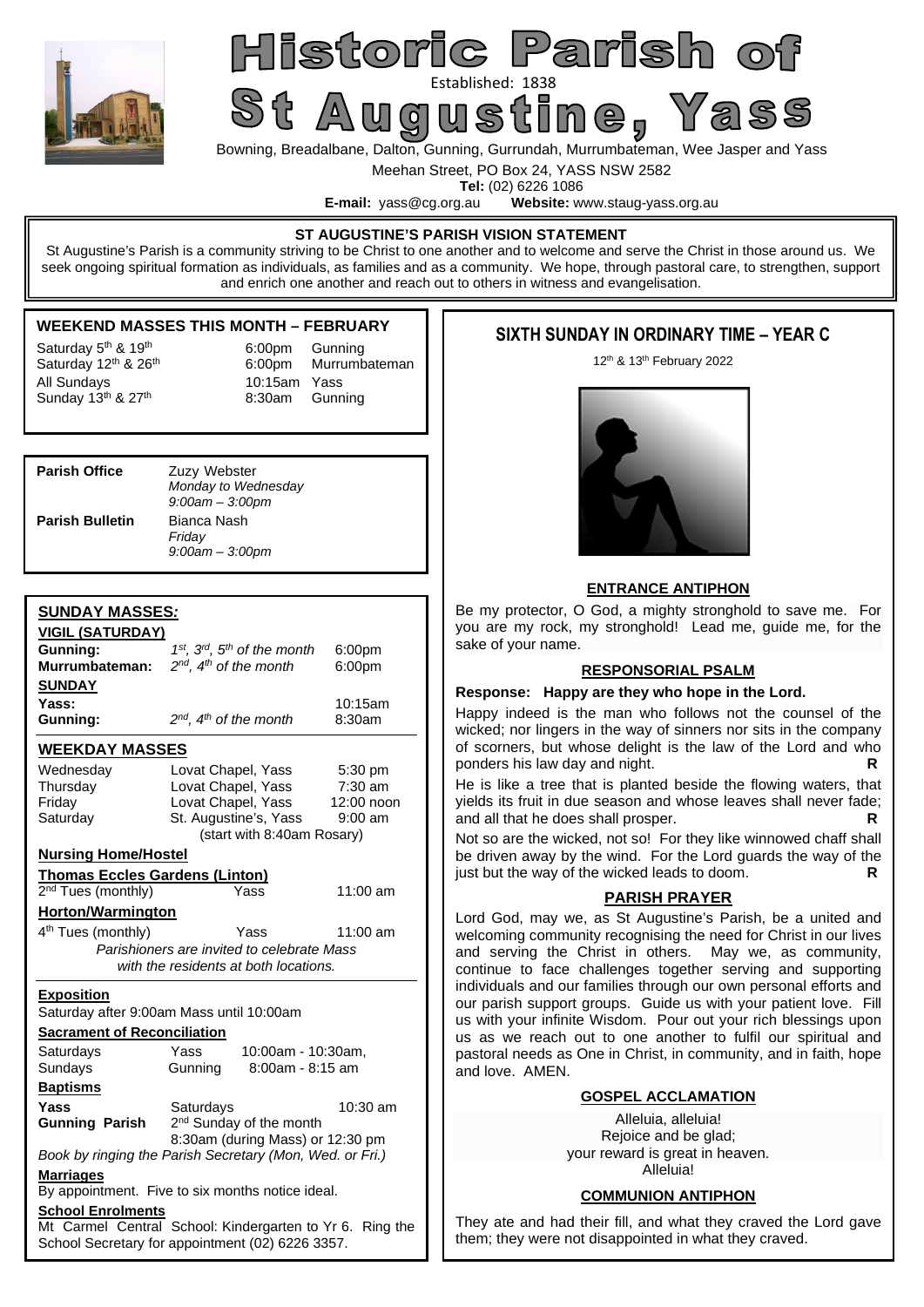# *Thoughts from the Presbytery*

| <b>Parish Priest</b>            | Father    | Peter My |  |
|---------------------------------|-----------|----------|--|
| <b>Youth Worker</b>             | Father    | Peter My |  |
| <b>Chair Finance Committee</b>  | Paul      | O'Mara   |  |
| <b>Chair Parish Council</b>     | Sarah     | Johnston |  |
| <b>Principal of the School</b>  | Michael   | Green    |  |
| <b>School Community Council</b> | Amber     | Maher    |  |
| <b>Sacramental Team Leader</b>  | Dianne    | Carey    |  |
| <b>RCIA</b>                     | Genevieve | Colbert  |  |
|                                 |           |          |  |

Parish Finance Committee meets Tuesday 15<sup>th</sup> February.

Parish Pastoral Council meets Tuesday 22<sup>nd</sup> February.

## **HOMILY**

## **Not a Celestial Joke!**

Blessed are the poor?  $-$  the hungry?  $-$  those who mourn? Is this some cruel celestial joke? What is Jesus doing in these Beatitudes? The short answer is that *he* is trying to create a different world. But *we* have to start in Thailand.

Have you ever seen, on TV, Buddhist monks in Thailand? Every morning they go out from their monasteries in pairs with little bowls to beg for food. They are utterly dependent for food on householders who come out and put a morsel of food in the bowl until it ends up with enough food in it for the day.

The people call the monks 'a blessing'. It allows them to perform acts of generosity, acts of unselfishness, everyday.

The abbot of such a monastery could well say to his monks every morning: 'Blessed are you who hunger, you shall be satisfied.'

They are 'blessed' in view of a coming act which will deliver them from hunger.

And the abbot could say that with confidence because Buddhism has created in Thailand a *social* reality, a *communal* reality, a *mutual* reality, which allows for that need to be satisfied.

Jesus of Nazareth tried to create a social reality, a communal reality, a mutual reality he called 'the kingdom/reign of God'.

In it, those who are poor, hungry or weeping would find generous compassionate companions on the journey of life.

Jesus was not a 'pie in the sky' dreamer saying: 'You are destitute, hungry now. Don't worry, you will be okay in some paradise in the long distant future.' How callous would that be? *That* would be a cruel celestial joke.

Don't forget the nature of the society of his day and the great cities of the Eastern Roman Empire for which St Luke was writing his Gospel.

Social stratification was intense. The elite enjoyed wealth, status, prestige, power. The ordinary person was very, very inferior, always on the edge of destitution. The men were mostly day-labourers: no work on the day, no food for the family.

This was the Greco-Roman Empire into which the Gospel burst and Jesus wanted to challenge and change that social system. It is always a danger to reduce Jesus to one dimension, but *one* dimension *is* that Jesus is a radical reformer of the relations between classes of people.

He sets about the task of creating a new sort of society, the *ekklesia*, the church in which the destitute, the starving, the weeping, are *blessed* in the sense that they can expect their suffering to be alleviated, companions to be found in their distress.



| <b>Parish Finance Committee Members:</b>                 |                                                                                                                                                                                                                            |                       |                                                                               |  |  |  |  |
|----------------------------------------------------------|----------------------------------------------------------------------------------------------------------------------------------------------------------------------------------------------------------------------------|-----------------------|-------------------------------------------------------------------------------|--|--|--|--|
| Father<br>David<br>Paul                                  | Peter My<br>Garland<br>O'Mara                                                                                                                                                                                              | Stan<br>Mark<br>Trish | Waldren<br>Valencic<br>Gibbs                                                  |  |  |  |  |
| Irene<br>Carr<br><b>Parish Pastoral Council Members:</b> |                                                                                                                                                                                                                            |                       |                                                                               |  |  |  |  |
| Brvan<br>Bob<br>Sarah                                    | Annabelle O'Connell (Youth)<br>Coleborne (Ecumenism) Michael Green (School)<br>Genevieve Colbert (Education)<br>Nash (Maintenance)<br>Johnston (Social Justice) Zuzy Webster (Secretary)<br>Ex Officio Member: Fr Peter My | Peter                 | Cleary (Liturgy)<br>Lourdes O'Keefe (Social)<br>Michael Van Wanrooy (Welfare) |  |  |  |  |

Why? Because if those with wealth, power and prestige want to join this new phenomenon, the Christian church, they *must* – it is a divine imperative – *must* break out of their comfort zone of plenty of money, full stomachs, plenty to laugh about.

They must radically redistribute their wealth and enter into the harsh reality of other people's destitute, starving, weeping lives. Woe to them if they do not.

It was a challenge to those listening to Jesus. It is still a challenge for us today.

There are still hundreds of millions of destitute people throughout the world.

There are still hundreds of millions starving and malnourished.

There are still widows weeping because their husbands, the day labourers in some square in Kabul, have been blown up by suicide bombers.

Can Our Lord look into the heart of each one of us, of you, of me, living in our comfortable world, and then with confidence turn to that *other* world and say:

'Blessed are you who are without the necessities of life, you will be provided for.

Blessed are you who are hungry, you will have enough food for yourselves and your families.

Blessed are you who mourn, you will be comforted.'

Our Lord's credibility is on the line. He depends on us.

*Fr Michael Tate* 

## **Standing on Level Ground**

The Sermon on the Mount is the most recognised passage of the gospel. Matthew's gospel pictures Jesus on a hillside preaching. Luke tells us Jesus delivered this famous sermon on a plain. Does it matter whether this is the Sermon on the Mount or the Plain? Scholars have speculated that Luke didn't know any better. As a Greek convert to the faith, he may have never been close enough to the geography of Israel to know the difference.

But in the context of Luke's whole story, it's a shrewd move to have Jesus preaching on level ground. Jesus literally levels the playing field by blessing the poor with the advantages of the rich, promising satisfaction to the hungry, and laughter to those who grieve. He likewise assures those who've made it that "it's trouble ahead". If Jesus stands on a par with the crowds and doesn't enjoy a privileged place, we can be sure the justice of the kingdom will make no exceptions.

*How are you, at this time in life, poor, hungry, sorrowing, or excluded?* 

*How are you rich, satisfied, celebrating, and admired?*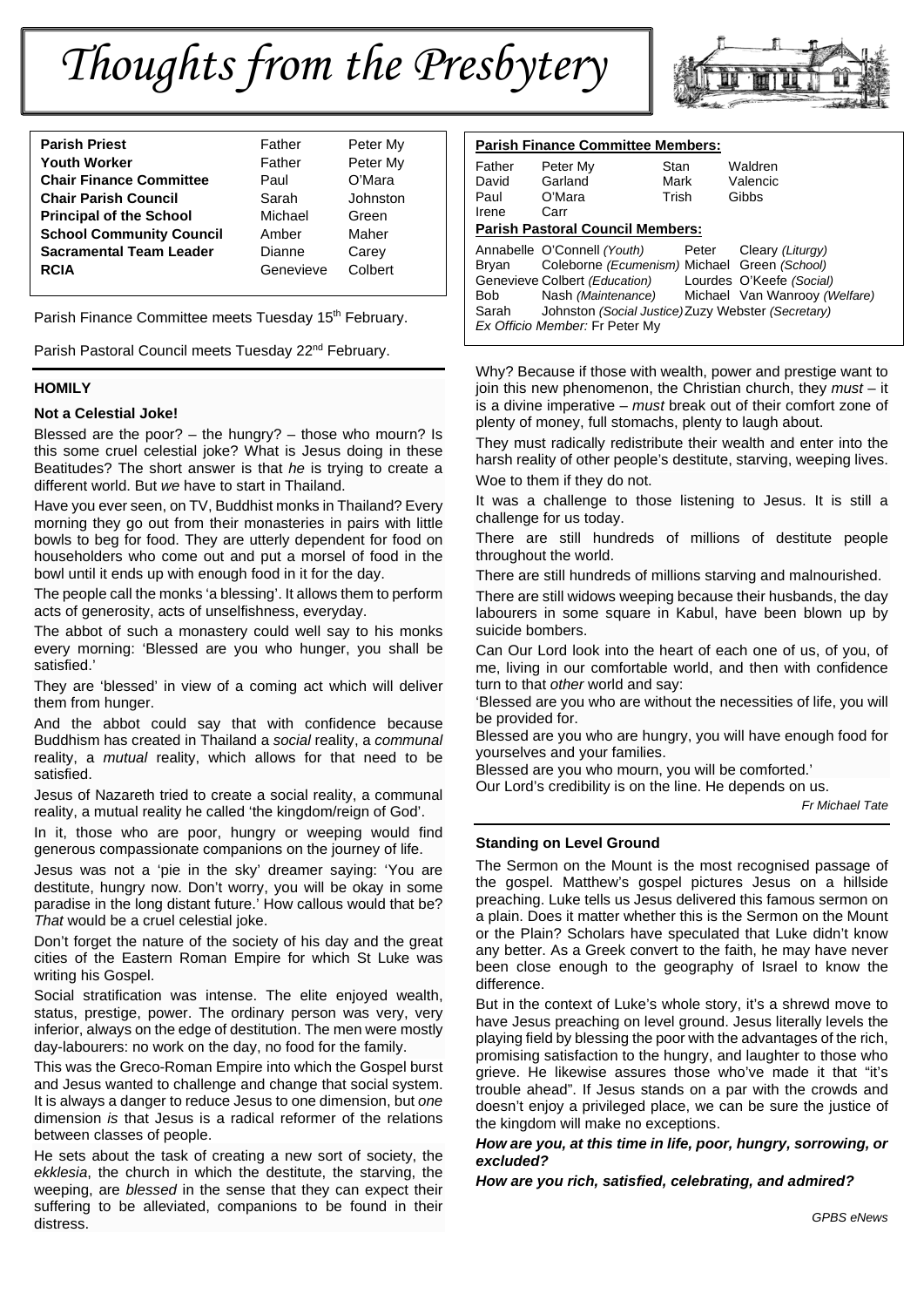

*This week we welcomed into our Church community:*

Hayley Bridget child of Glenn & Erin

## **SACRAMENT OF RECONCILIATION MARCH 2022**

The Catholic Parish of St Augustine's, Yass, invites children baptised in the Catholic tradition, Year 4 or older, to continue their journey in faith by preparing for the Sacrament of Reconciliation in preparation for their First Holy Communion in June. If you believe your child is ready to take this next step and you are prepared to be involved in the journey, please enrol your child at St Augustine's Presbytery on Wednesday 16th or Thursday 17<sup>th</sup> February between 5:00-6:00pm.

For further details and to print an enrolment form (please complete prior to arriving at the presbytery) please visit the parish website www.staug-yass.org.au/wp/sacraments or contact Dianne Carey 0419 276 889 Sacramental Team Leader.

*Please note the Reconciliation program offered in March is only for students in Year 4 or above, as they missed out as Year 3s in 2021 when we had to postpone the celebration in November. We will have a second Reconciliation program in November for the Year 3s of 2022.* 

## *CLAIM THE DATE - SACRAMENTS 2022*

**RECONCILIATION** (Year 4 and above) Wednesday 23rd March 6:00pm St Augustine's

**FIRST EUCHARIST** (Year 4 and above) Sunday 19<sup>th</sup> June 10:30am St Augustine's

**CONFIRMATION**

September – date to be confirmed

**RECONCILIATION** (Year 3 and above) November – date to be confirmed



## **ST AUGUSTINE'S PARISH ASSEMBLY - 26th MARCH 2022**

Please save the date and join in a day of stimulating discussion and spiritual renewal as we discern future directions for our parish.

## *POSITION VACANT*

## **PARISH OFFICE COORDINATOR – SACRED HEART CHURCH – 25th FEBRUARY**

Part-time, 2 days per week during school terms, 9am to 3pm. 12 month contract with option to extend. General Office Administration & Coordination & Administration of the Sacramental Programs.

Applications close Friday 25 February with a start date in March. Contact wodensouth@cg.org.au for a duty statement: attention Melanie Kerr Office Manager.

## **SYNOD OF BISHOPS – 27th FEBRUARY**

Have you taken up Pope Francis' invitation to participate in a global conversation about the Catholic Church? You still have three weeks to make a submission to your local consultation for the international Synod on Synodality, calling the People of God to walk together in our mission as Christians.

Submissions close on February 27.

Find out more at: https://catholic.org.au/synodalchurch



## **A MESSAGE FROM AID TO THE CHURCH IN NEED AUSTRALIA**:

Each month ACN highlights a project of the month that helps support projects in need of your support. This month could you help the church in Ethiopia to build permanent churches that will support the Catholic faithful in Ethiopia to live their faith and receive the Sacraments? To learn more visit www.aidtochurch.org/monthlyproject

## **ACCOMODATION AVAILABLE (ACU CANBERRA):**

Accomodation for an ACU student at the Canberra campus (Signadou) is available for share with another ACU student commencing in February 2022. Preferences are for a country student, female (18-21 years old) and in their first year of study of a Bachelor of Education or Bachelor of Nursing at Canberra. House is fully furnished. Optional to have your own bedroom furniture. Rent \$150 per week includes electricity and internet. Located 3mins walk from ACU in Watson. References would be helpful. For further details please phone Chris on 0427 491461 or email christine.baron@bigpond.com

## **WORLD MEETING OF FAMILIES – 22nd TO 26th JUNE 2022**

Every three years since 1994, the Church has celebrated the World Meeting of Families in a different city of the world. In 2022 the event will be hosted by the Diocese of Rome with Pope Francis leading special celebrations. However the Holy Father has also asked that the World Meeting of Families be celebrated concurrently in every diocese of the world in 2022. The idea is for families to gather locally around their bishop to explore and celebrate the theme of "Family love: a vocation and a path to holiness" In our Archdiocese of Canberra Goulburn it is envisaged that celebrations will happen in three locations: one in Canberra, one in the Eastern Deanery and one in the Western Deanery.

For more local information contact lara.kirk@cg.org.au 0429 192 869

General information at : www.romefamily2022.com



## **EXPLORE WWW.ETHICSFINDER.COM**

Wish you could easily find Church teaching and the best articles, books and videos on bioethics, business ethics, cancel culture, human rights, marriage, subsidiarity, and 100+ other topics? Try ACU's free, digital tool www.ethicsfinder.com.

DISCOVER Mary's promises@ "The seven sorrows of Our Lady"

**John Meston**